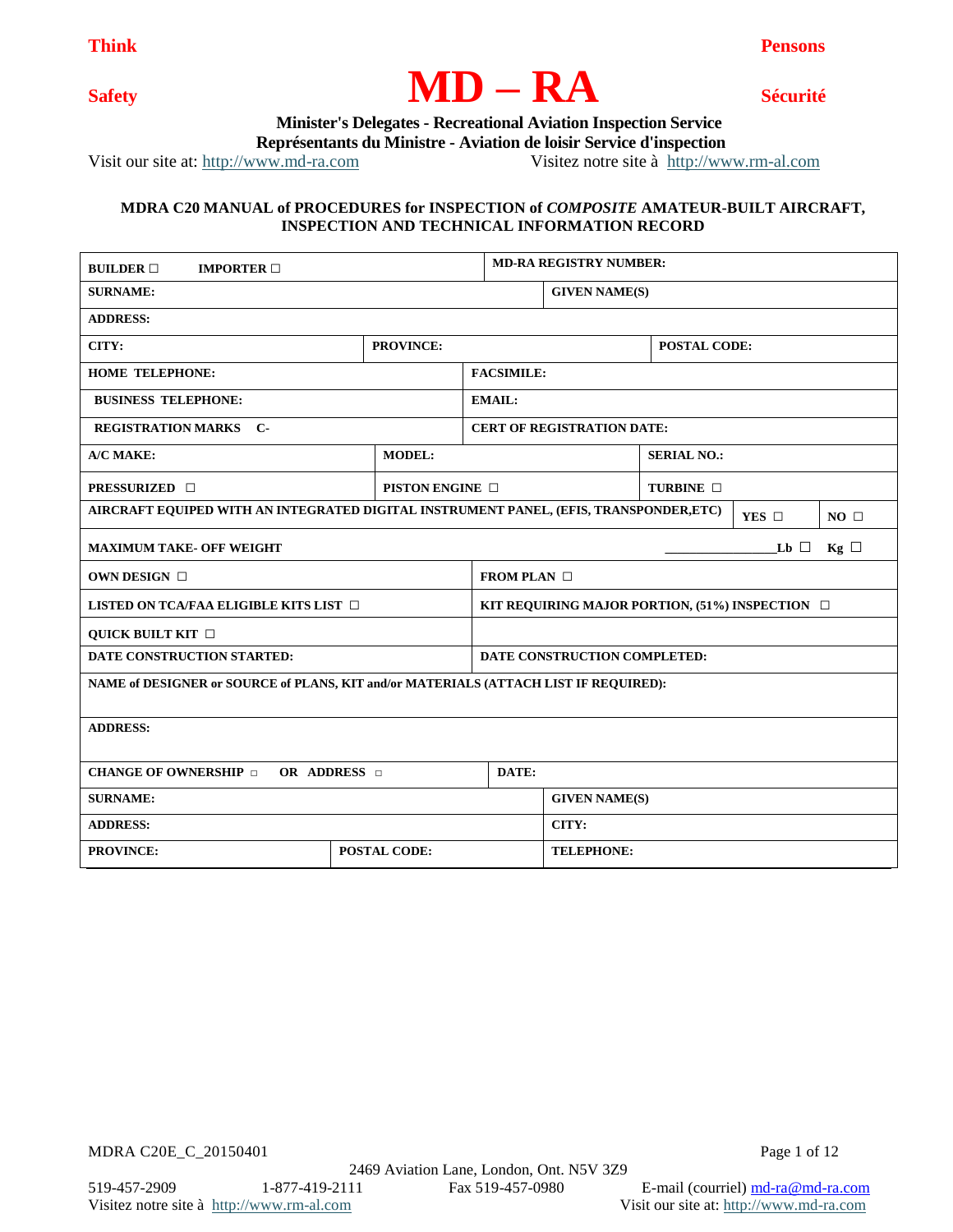| <b>RECORD OF INSPECTIONS</b> |      |                        |                |      |           |
|------------------------------|------|------------------------|----------------|------|-----------|
| Job number                   | Type | Inspector Name (Print) | Obs. Sheet No. | Date | Signature |
|                              |      |                        |                |      |           |
|                              |      |                        |                |      |           |
|                              |      |                        |                |      |           |
|                              |      |                        |                |      |           |
|                              |      |                        |                |      |           |
|                              |      |                        |                |      |           |

Visitez notre site à http://www.rm-al.com

519-457-2909 1-877-419-2111 Fax 519-457-0980 E-mail (courriel)  $\frac{md-ra.com}{md-ra.com}$ <br>Visit cur site at:  $\frac{http://www.m-al.com}{mt-ra.com}$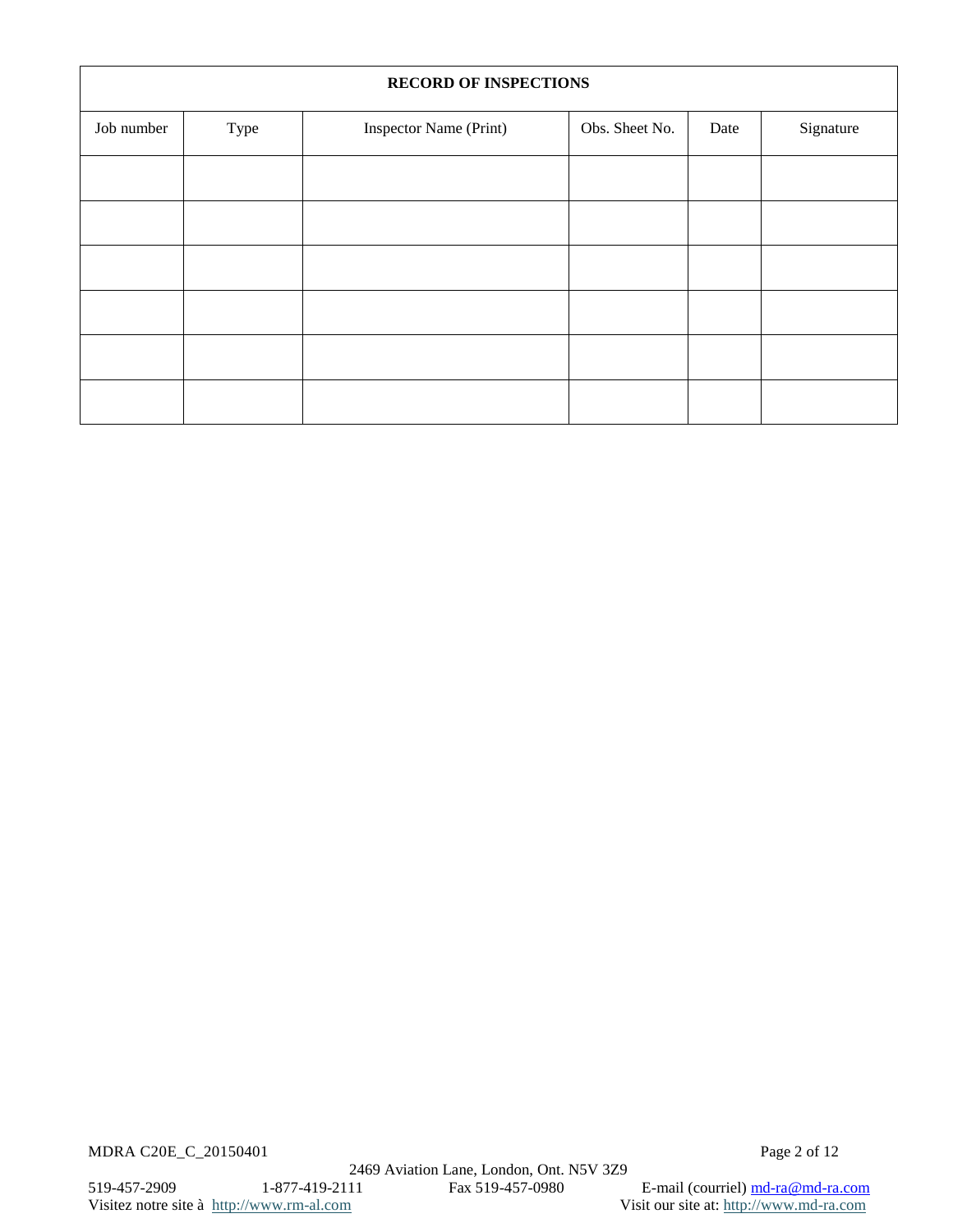#### **The builder must be present at all inspections**

(Y) - Indicates compliance with requirements for Amateur Built aircraft contained in the applicable sections of CARs and the exemption from section 549.01 of the Canadian Aviation Regulations and Chapter 549 of the airworthiness manual airworthiness standards-amateur -built aircraft.

(N) - Indicates non-compliance. State nature of discrepancy under "Notes"

(N/A) - Indicates not applicable.

#### **Section 1.1 COMPLIANCE WITH AMATEUR-BUILT REQUIREMENTS**

| 1. | Has the builder filed a Letter of Intent?                                                                                                                                    | (Y N) |
|----|------------------------------------------------------------------------------------------------------------------------------------------------------------------------------|-------|
| 2. | Is an Amateur Built Information Package available?                                                                                                                           | (Y N) |
| 3. | Is the builder familiar with the applicable legislation?                                                                                                                     | (Y N) |
| 4. | Does the aircraft gross weight comply with the weight specified by the aircraft designer<br>and / or kit supplier?                                                           | (Y N) |
| 5. | Does the aircraft wing loading indicate high performance?                                                                                                                    | (Y N) |
| 6. | Will the builder be requesting an Aerobatic Waiver?                                                                                                                          | (Y N) |
| 7. | Does the aircraft meet aerobatic design requirements?                                                                                                                        | (Y N) |
| 8. | Is the builder familiar with special inspection requirements for composite construction?                                                                                     | (Y N) |
| 9. | Will the builder be incorporating any modifications to the structure which will affect flight,<br>structural integrity of the aircraft, or eligibility for aerobatic waiver? | (Y N) |
|    | 10. Will the aircraft be built from a kit                                                                                                                                    | (Y N) |
|    | 11. Does the builder have copies of applicable newsletters or other pertinent information<br>from the kit supplier?                                                          | (Y N) |
|    | 12. Does the project meet major portion requirements?                                                                                                                        | (Y N) |
|    | 13. Will the builder use professional assistance?                                                                                                                            | (Y N) |
|    | If yes, give details below                                                                                                                                                   |       |
|    |                                                                                                                                                                              |       |
|    | 14. What work will be subject to assistance? (List below)                                                                                                                    |       |
|    | 15. Does the builder have "Acceptable Methods, Techniques and Practices"<br>(AC 4313 1B or latest amendment)                                                                 | (Y N) |
|    | 16. Has the builder established a project record system?                                                                                                                     | (Y N) |
|    | 17. Are drawings available?                                                                                                                                                  | (Y N) |
|    | 18. Is the shop adequately heated and does it provide the proper environment for<br>the construction of the project?                                                         | (Y N) |
|    | <b>Summary, Compliance With Amateur-Built Requirements:</b>                                                                                                                  |       |
|    | Has builder been notified of your findings?<br>On site? $\Box$<br>By Mail? $\Box$                                                                                            |       |
|    | White Copy of MDRA C21 Inspection Sheet – number                                                                                                                             |       |
|    |                                                                                                                                                                              |       |
|    | yyyy-mm-dd                                                                                                                                                                   |       |

### **End of Section 1.1 Use the space below for notes if required**

Visitez notre site à [http://www.rm-al.com](http://www.rm-al.com/) Visit our site at: [http://www.md-ra.com](http://www.md-ra.com/)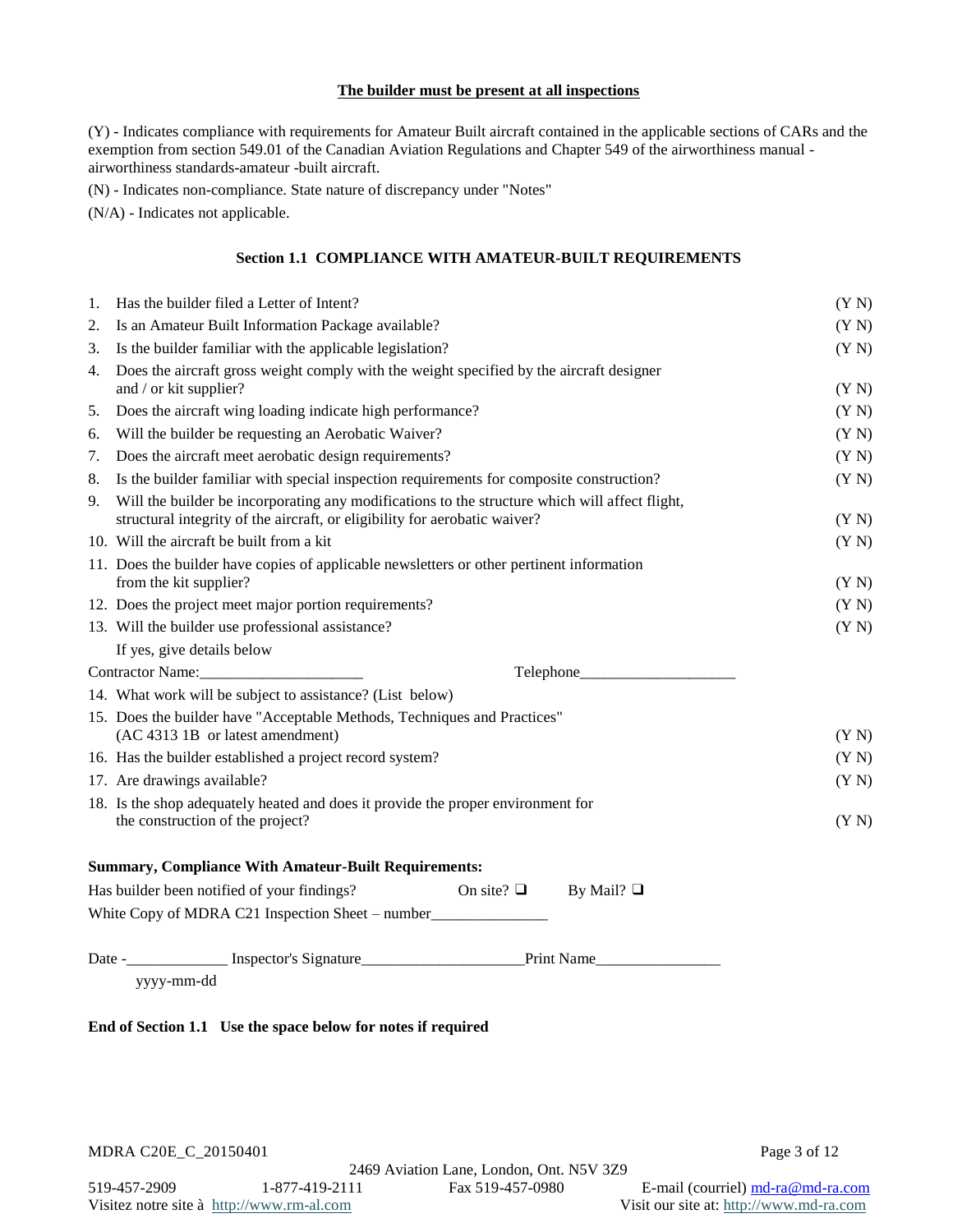# **Section 1.2 SHEAR WEBS INSPECTION, (Do not use this section for pre-cover inspections)**

- 1. List parts inspected:
- 2. What is material quality?

| 3. | Does builder have invoices for materials?                                                                        | (Y N) |
|----|------------------------------------------------------------------------------------------------------------------|-------|
| 4. | Has kit of materials been purchased from a recognized dealer and do materials                                    |       |
|    | meet designer's specs?                                                                                           | (Y N) |
| 5. | Has the builder constructed confidence samples and presented them for examination?                               | (Y N) |
| 6. | Is the builder fully conversant with procedures and is he following kit instructions?                            | (Y N) |
| 7. | Has the builder kept resin samples, labeled for identification, and were they presented<br>for your examination? | (Y N) |
| 8. | Do shop conditions meet minimum standards? eg-temp, humidity, cleanliness (grease, oil)                          | (Y N) |
| 9. | Has accuracy of foam cores been maintained?                                                                      | (YN)  |
|    | 10. Are shear webs laid up in accordance with designer's instructions?                                           | (Y N) |
|    | 11. Was correct cloth used on shear webs and does resin content appear correct? (eg - dry, or resin rich)        | (Y N) |
|    | 12. Was peel ply used effectively on lay-up of shear webs?                                                       | (Y N) |
|    | 13. Are there any defects notable in the lay-up? (eg dry areas, voids, blisters, etc.)                           | (Y N) |
|    | 14. Has builder made any repairs to such areas? If so, are they in accordance with designer's criteria?          | (Y N) |
|    | 15. How was cure time controlled?                                                                                |       |
|    | 16. Were jigs used and has spar alignment been maintained?                                                       | (Y N) |
|    | Details:                                                                                                         |       |
|    | 17. Have flocking and fillers been used per designer's criteria?                                                 | (Y N) |
|    | 18. Is shear web inspection complete?                                                                            | (Y N) |
|    | <b>SUMMARY, Shear Webs, Inspection:</b>                                                                          |       |
|    | Re-inspection of following is required:<br>None $\Box$                                                           |       |
|    |                                                                                                                  |       |
|    | Has builder been notified of your findings?<br>On site? $\Box$<br>By Mail? $\Box$                                |       |

Date -\_\_\_\_\_\_\_\_\_\_\_\_\_ Inspector's Signature\_\_\_\_\_\_\_\_\_\_\_\_\_\_\_\_\_\_\_\_\_Print Name\_\_\_\_\_\_\_\_\_\_\_\_\_\_\_\_

yyyy-mm-dd

### **End of Section 1.2 Use the space below for notes if required**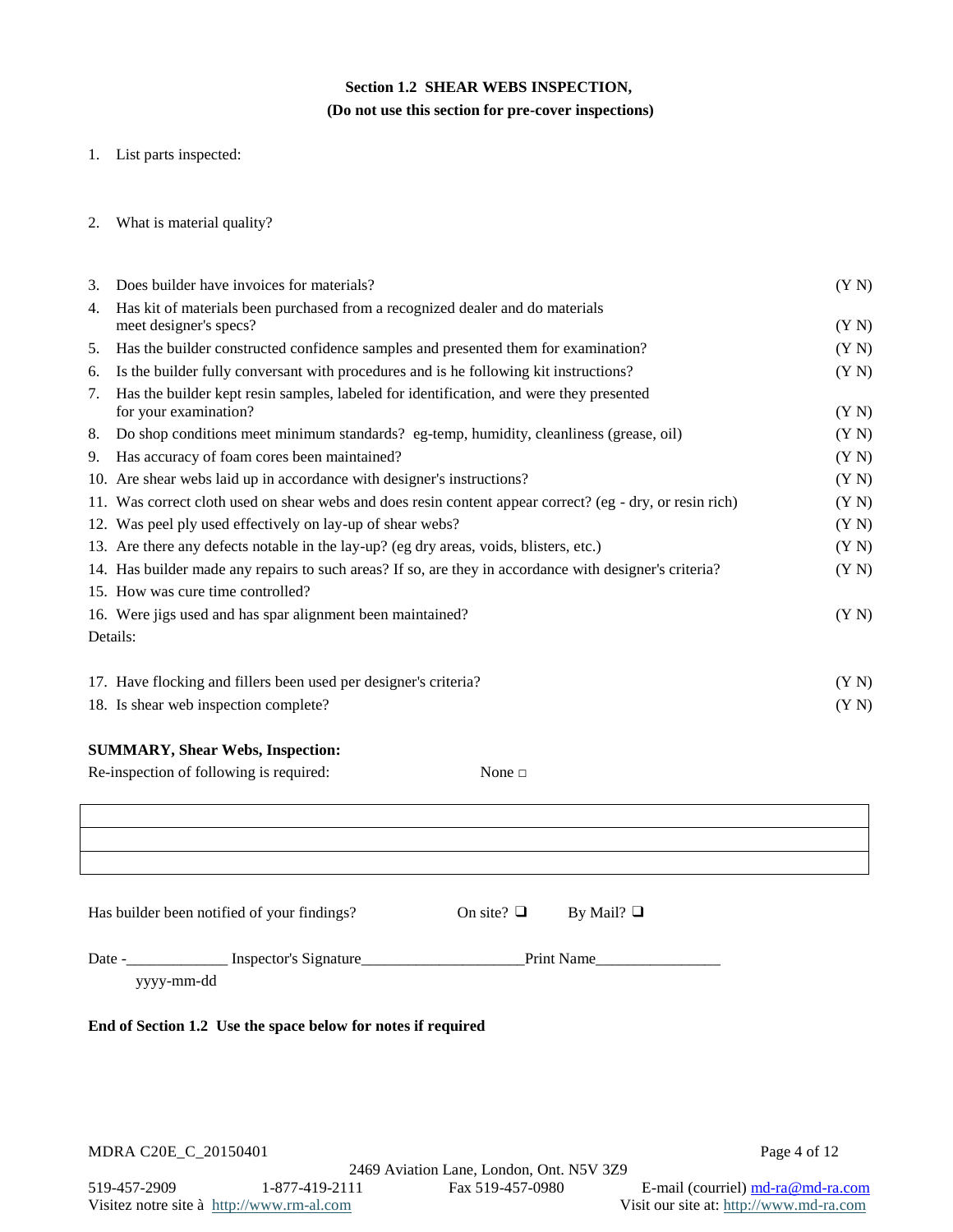## **Section 1.3 PRE-PAINT / PRE- COVER INSPECTION**

## **GENERAL**

List parts inspected:

What is material quality?

| 2. | Have all shear webs been inspected previously?                                                                                                 | (Y N)        |
|----|------------------------------------------------------------------------------------------------------------------------------------------------|--------------|
| 3. | Have all discrepancies from previous shear webs or pre- cover inspections been rectified?                                                      | (Y N)        |
| 4. | Do parts conform to drawings with respect to dimensions and material?                                                                          | (Y N)        |
| 5. | Are all lay-ups done in accordance with designer's instructions?                                                                               | (Y N)        |
| 6. | Is spar flagging visible and in accordance with design                                                                                         | (Y N)        |
| 7. | Is workmanship to accepted practice?                                                                                                           | (Y N)        |
|    | If not, elaborate:                                                                                                                             |              |
| 8. | How have alignment and symmetry of aircraft been assured?                                                                                      | (Y N)        |
|    | Explain                                                                                                                                        |              |
| 9. | Are trailing edges of surfaces true and straight?                                                                                              | (Y N)        |
|    | 10. Do control surfaces mate properly with wing or canard?                                                                                     | (Y N)        |
|    | 11. Are surfaces flair and free of large deviation in contour? Are there voids or irregularities?                                              | (Y N)        |
|    | 12. Have any repairs been carried out by the builder?                                                                                          | (Y N)        |
|    | If so, do they meet designer's criteria?                                                                                                       | (Y N)        |
|    | 13. Has all attachment hardware been installed and is the work in accordance with designer's instructions?                                     | (Y N)        |
|    | 14. Will large amounts of filler be required to prepare surfaces for paint?                                                                    | (Y N)        |
|    | 15. Is there any evidence of over-sanding of structure with resultant damage to glass-cloth structure?                                         | (Y N)        |
|    | 16. Does builder understand the need to adhere to designer's colour preference?<br>(Light basic colours, white, pale blue, etc)?               | (Y N)        |
|    | <b>FUSELAGE (HULL)</b>                                                                                                                         |              |
| 1. | Are welded parts to accepted practice                                                                                                          | (YN)         |
| 2. | Are all attachment fittings to accepted practice?                                                                                              | (Y N)        |
| 3. | Are all drilled holes properly located, free from elongation and treated for protection from                                                   |              |
|    | environmental deterioration?                                                                                                                   | (Y N)        |
| 4. | Is all attachment hardware employed and safely tied?                                                                                           | (Y N)        |
| 5. | Has builder assured alignment and symmetry?                                                                                                    | (Y N)        |
| 6. | Is craftsmanship to accepted practice?                                                                                                         | (Y N)        |
|    | <b>MAINPLANE (WINGS)</b>                                                                                                                       |              |
| 1. | Are all drilled holes properly located, free from elongation and are all interiors treated for<br>protection from environmental deterioration? | (Y N)        |
| 2. | Has builder assured symmetry?                                                                                                                  | (Y N)        |
| 3. | Is craftsmanship to accepted practice?                                                                                                         | (Y N)        |
| 4. | Is all attachment hardware employed and safely tied?                                                                                           | (Y N)        |
|    | MDRA C20E_C_20150401<br>2469 Aviation Lane, London, Ont. N5V 3Z9                                                                               | Page 5 of 12 |

|                                                     |                | $27071$ evidence Edge, Equipon, One For $927$ |                                         |
|-----------------------------------------------------|----------------|-----------------------------------------------|-----------------------------------------|
| 519-457-2909                                        | 1-877-419-2111 | Fax 519-457-0980                              | E-mail (courriel) $md-ra@md-ra.com$     |
| Visitez notre site à $\frac{http://www.rm-al.com}{$ |                |                                               | Visit our site at: http://www.md-ra.com |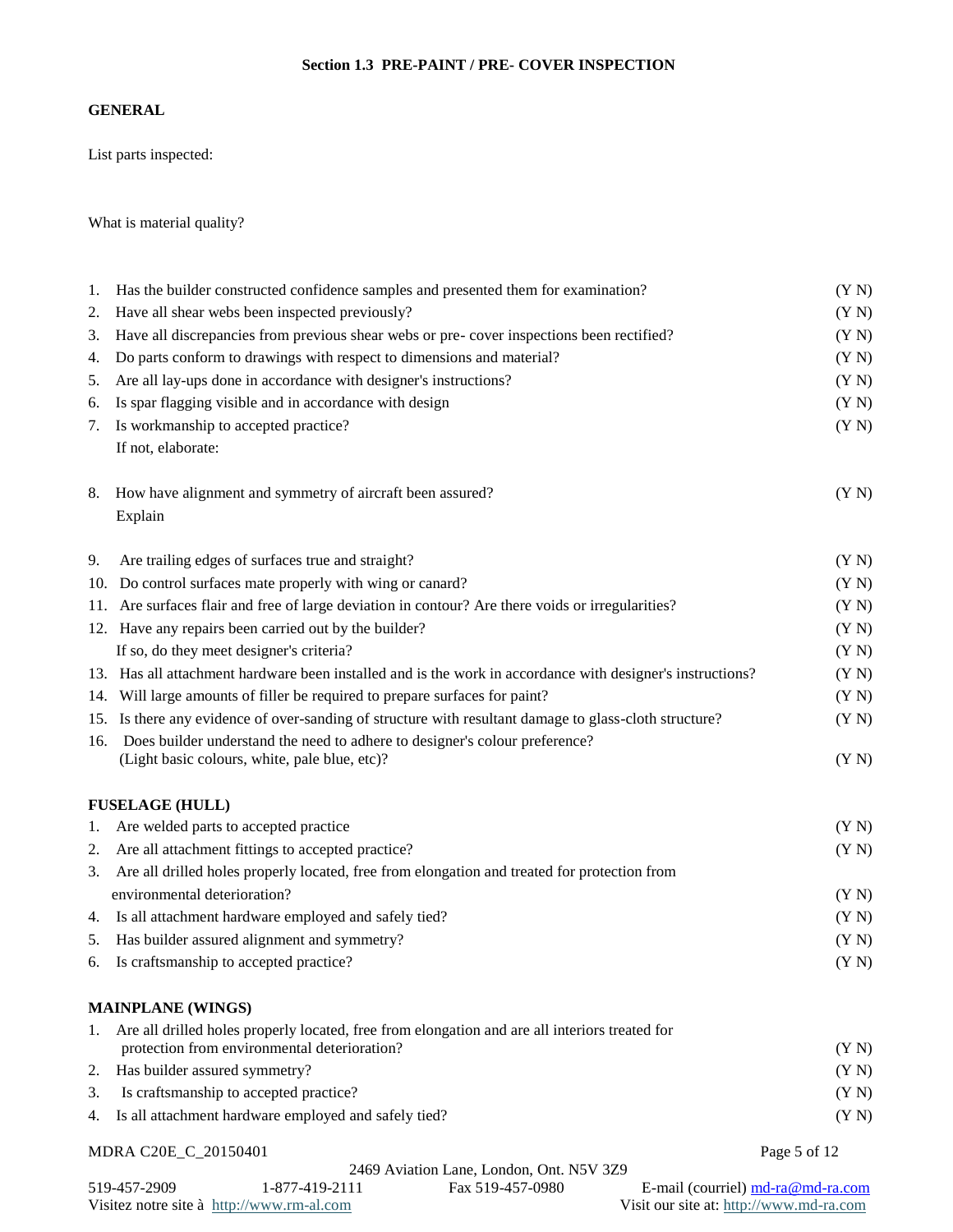## **CONTROL SURFACES**

| 1. Are all drilled holes properly located and free from elongation | (Y N) |
|--------------------------------------------------------------------|-------|
| 2. Is craftsmanship to accepted practice?                          | (YN)  |
| 3. Is all attachment hardware employed and safely tied?            | (YN)  |
| 4. Has builder assured symmetry?                                   | (YN)  |

#### **UNDERCARRIAGE**

| 1. | Type:                                                  | Wheels $\Box$ | Skis $\Box$                                                                          | $F$ loats $\Box$ |       |
|----|--------------------------------------------------------|---------------|--------------------------------------------------------------------------------------|------------------|-------|
| 2. | Is undercarriage complete?                             |               |                                                                                      |                  | (YN)  |
| 3. | Is undercarriage installed?                            |               |                                                                                      |                  | (Y N) |
| 4. | Are all attachment fittings installed and safely tied? |               |                                                                                      |                  | (Y N) |
| 5. |                                                        |               | Is brake plumbing, components, and all attachment hardware employed and safely tied? |                  | (YN)  |
| 6. | Has undercarriage symmetry been assured?               |               |                                                                                      |                  | (YN)  |
|    |                                                        |               |                                                                                      |                  |       |
|    | <b>SAILPLANE</b>                                       |               |                                                                                      |                  |       |
|    | Is tow hook installed?                                 |               |                                                                                      |                  | (YN)  |
| 2. | Tow hook attachment OK?                                |               |                                                                                      |                  | (Y N) |
| 3. | Is tow hook properly located in reference to data?     |               |                                                                                      |                  | (YN)  |
|    |                                                        |               |                                                                                      |                  |       |
|    | <b>SUMMARY, Pre-paint / Pre- Cover Inspection:</b>     |               |                                                                                      |                  |       |
|    | Is pre paint/pre-cover inspection complete?            |               |                                                                                      |                  | (YN)  |
|    | Re-inspection of following is required:                |               | None $\Box$                                                                          |                  |       |
|    |                                                        |               |                                                                                      |                  |       |
|    |                                                        |               |                                                                                      |                  |       |

| Has builder been notified of your findings? | On site? $\Box$ | By Mail? $\Box$ |
|---------------------------------------------|-----------------|-----------------|
| Inspector's Signature<br>Date -             |                 | Print Name      |
| yyyy-mm-dd                                  |                 |                 |

**End of Section 1.3 Use the space below for notes if required**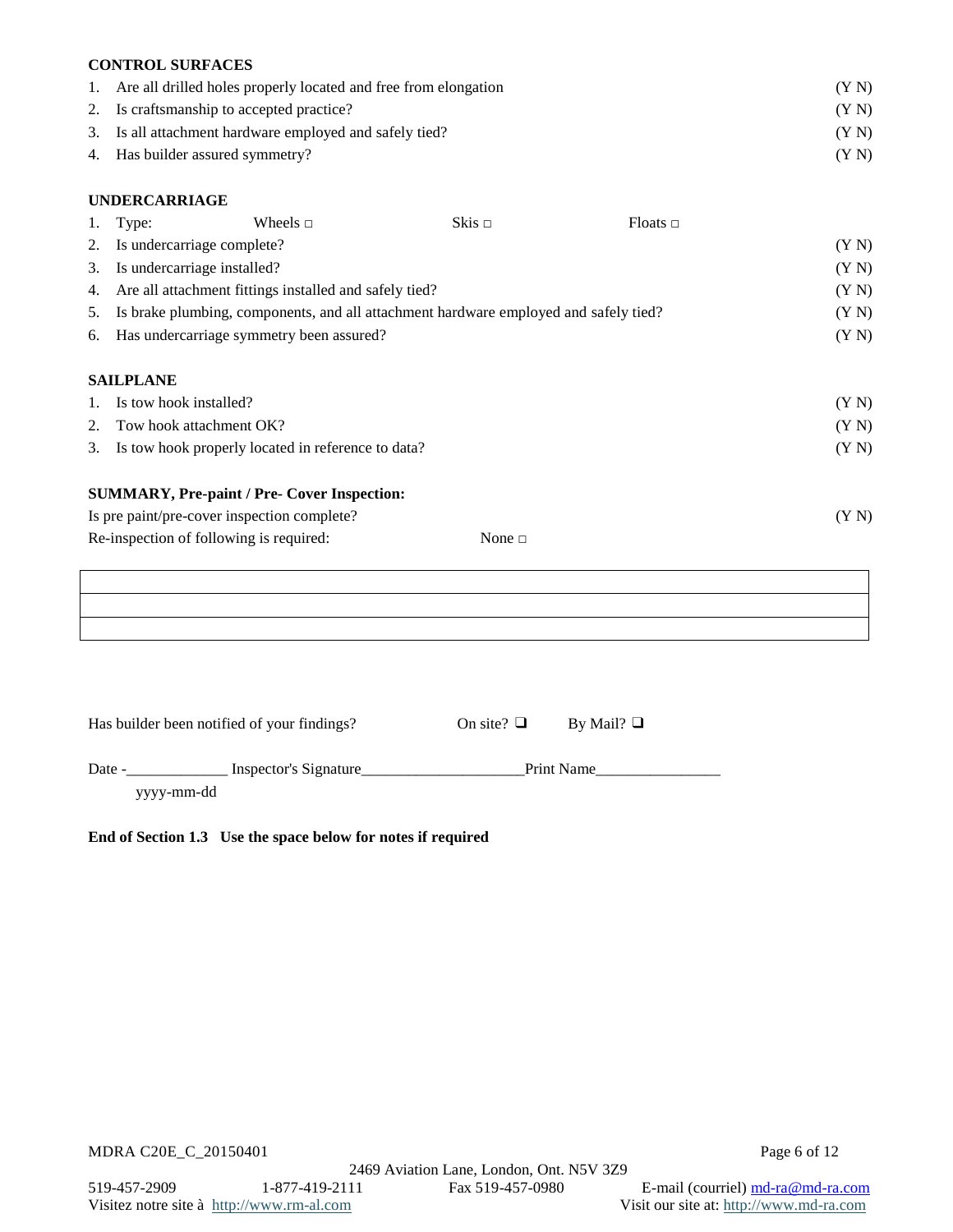## **Section 1.4 FINAL INSPECTION**

## **GENERAL**

| 1. | Have all re-inspection and discrepancies noted on previous inspections been rectified?                              | (Y N)        |
|----|---------------------------------------------------------------------------------------------------------------------|--------------|
| 2. | Have all cowls, covers, inspection openings, fairings, etc., been removed to allow access<br>for proper inspection? |              |
| 3. | Has the aircraft been painted in accordance with designer's recommendations?                                        | (Y N)        |
| 4. | Is there any evidence of over-sanding of structure with resultant damage to glass-cloth structure?                  | (Y N)        |
|    | <b>FUSELAGE (HULL)</b>                                                                                              |              |
| 1. | Are all attachment fittings to accepted practice?                                                                   | (Y N)        |
| 2. | Is all attachment hardware employed and safely tied?                                                                | (Y N)        |
| 3. | Are there inspection openings for all critical areas?                                                               | (Y N)        |
| 4. | Is ventilation and drainage provided?                                                                               | (Y N)        |
| 5. | Are all surfaces protected against environmental deterioration?                                                     | (Y N)        |
| 6. | Firewall material and thickness- Correct? Is it sealed?                                                             | (Y N)        |
|    | <b>CONTROL SYSTEMS</b>                                                                                              |              |
| 1. | Are all controls secured and safely tied?                                                                           | (Y N)        |
| 2. | Are control stops provided?                                                                                         | (Y N)        |
| 3. | Are pulleys of proper diameter for bends involved, suited to cable size, and provided<br>with cable guards?         | (Y N)        |
| 4. | Is cable fabrication to accepted practice?                                                                          | (Y N)        |
| 5. | Has builder access to "go-no-go" gauge to check nicopress sleeves after squeezing?                                  | (Y N)        |
| 6. | Is all hardware throughout systems installed and safely tied?                                                       | (Y N)        |
| 7. | Is there full throw of all controls with seats occupied and harness secured?                                        | (Y N)        |
| 8. | Are fairleads incorporated which alter cable direction in excess of 3 (three) degrees?                              | (Y N)        |
|    | <b>EXITS</b>                                                                                                        |              |
| 1. | Can aircraft be rapidly cleared in the event of an emergency?                                                       | (Y N)        |
| 2. | Is there provision for emergency external release of canopy or door?                                                | (Y N)        |
| 3. | Is the external emergency canopy/door release placarded?                                                            | (Y N)        |
|    | <b>WINDSHIELD AND WINDOWS</b>                                                                                       |              |
| 1. | Are windshield and windows of acceptable materials?                                                                 | (Y N)        |
| 2. | Are they braced for positive and negative pressure?                                                                 | (Y N)        |
| 3. | Are they free from distortion to allow proper vision?                                                               | (Y N)        |
|    | <b>BAGGAGE COMPARTMENT</b>                                                                                          |              |
| 1. | Are walls and floor to specifications?                                                                              | (Y N)        |
| 2. | Does weight and balance reflect loading of this compartment?                                                        | (Y N)        |
| 3. | Are baggage restraints installed?                                                                                   | (Y N)        |
|    | <b>CABIN / COCKPIT</b>                                                                                              |              |
| 1. | Instrument and gauge installation and range markings ok?                                                            | (Y N)        |
| 2. | Are all primary minimum instruments readily visible to pilot at a single viewing?                                   | (Y N)        |
|    | (No scrolling permitted on glass type displays).                                                                    |              |
|    | MDRA C20E_C_20150401                                                                                                | Page 7 of 12 |
|    | 2469 Aviation Lane, London, Ont. N5V 3Z9                                                                            |              |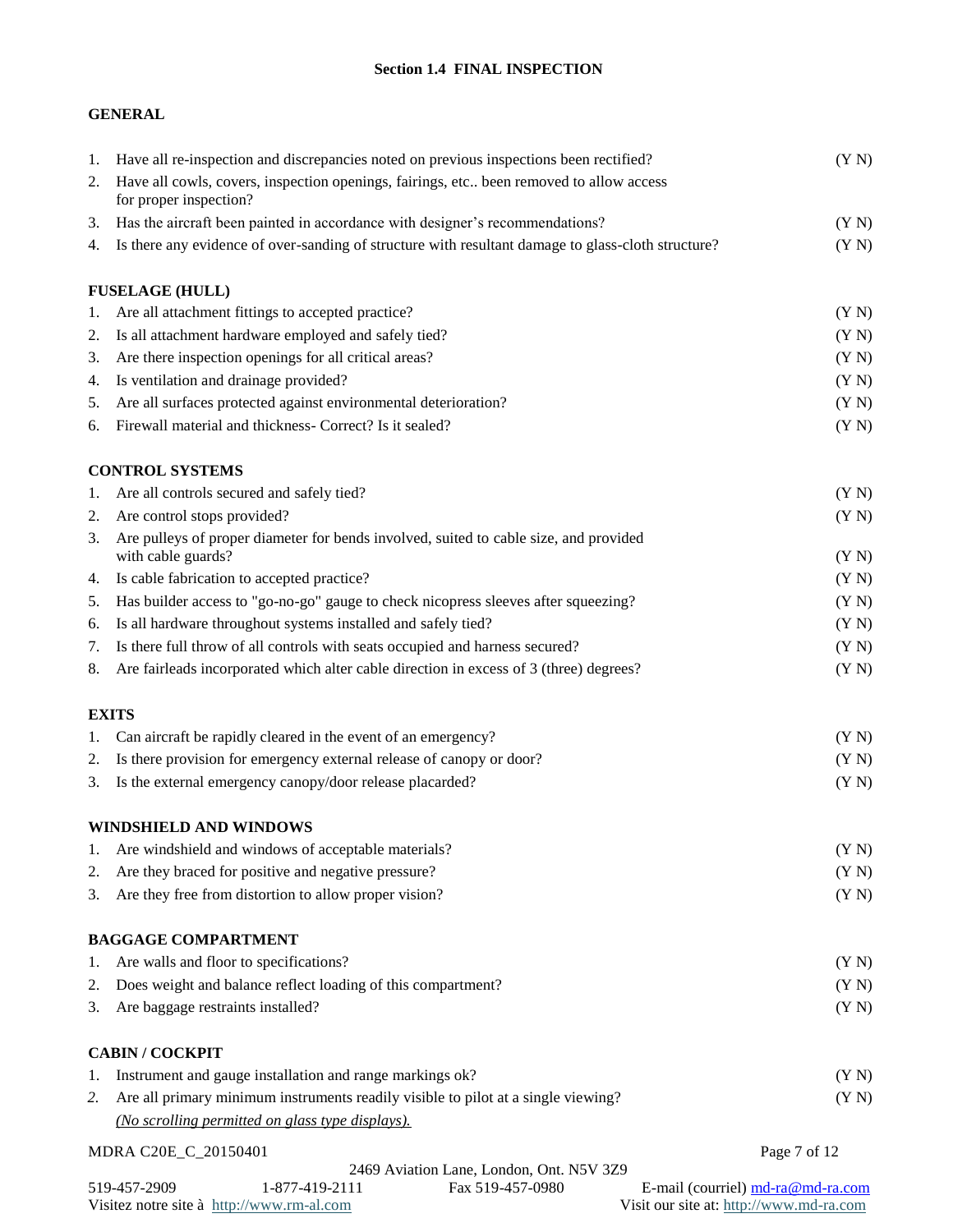*Note: A standalone magnetic compass is mandatory* 

- 3. Is standalone magnetic compass installed
- 4. Is fire extinguisher properly mounted (metal bracket) and is it accessible with harness secured? (Y N)

| 5. | Are the following placards installed,                                          |      |
|----|--------------------------------------------------------------------------------|------|
|    | Fireproof Aircraft Identification Plate (Per CAR 201.01)                       | (YN) |
|    | Aerobatics prohibited                                                          | (YN) |
|    | Passengers prohibited, (not applicable to imported aircraft)                   | (YN) |
|    | Amateur built warning (Must be Bilingual)                                      | (YN) |
|    | Compass deviation card                                                         | (YN) |
|    | Canopy/door release - Exterior and Interior                                    | (YN) |
|    | 6. Are seat belts to aeronautical standard (TSO) or equivalent?                | (YN) |
|    | 7. Are seat belts anchored to the primary structure?                           | (YN) |
|    | 8. Are weight and balance report figures within design specifications?         | (YN) |
| 9. | Is the fire extinguisher rated for the type of material used in this aircraft? | (YN) |

### **ENGINE INSTALLATION**

| 1. | Are all controls secured and safely tied, with no excessive play, and no evidence of binding<br>or interference throughout full travel? | (Y N)        |
|----|-----------------------------------------------------------------------------------------------------------------------------------------|--------------|
| 2. | Is oil tank secured and safely tied?                                                                                                    | (Y N)        |
| 3. | Is crankcase breather line installed including auxiliary vent opening?                                                                  | (Y N)        |
| 4. | Is ignition harness to accepted practice and in good condition?                                                                         | (Y N)        |
| 5. | Are magneto, (electronic ignition) wires sound and is the switch grounded directly to the engine?                                       | (Y N)        |
| 6. | Are cabin and carburetor heat muffs and hoses to accepted practice and condition?                                                       | (Y N)        |
| 7. | Are cabin heat valves made of fireproof material?                                                                                       | (Y N)        |
| 8. | Is carburetor heat provided to accepted practice and condition?                                                                         | (Y N)        |
|    | Note: Carburetor heat mandatory for all Carbs.                                                                                          |              |
| 9. | Is engine mount free from bends and apparent defects and is attachment hardware in safety?                                              | (Y N)        |
|    | 10. Is cowl security, condition and methods of attachment to accepted practice?                                                         | (Y N)        |
|    | 11. Is the engine ground-strapped directly to the airframe?                                                                             | (Y N)        |
|    | <b>ELECTRICAL SYSTEM</b>                                                                                                                |              |
| 1. | Has the builder used specified type and gauge of wire?                                                                                  | (Y N)        |
| 2. | Are grommets used and is wire secured?                                                                                                  | (Y N)        |
| 3. | Are fuses or circuit breakers employed?                                                                                                 | (Y N)        |
| 4. | Is battery installation to accepted practice and have provisions been made for venting<br>and spill damage_                             | (Y N)        |
| 5. | Is structure around battery protected against spillage?                                                                                 | (Y N)        |
|    | <b>PROPELLER</b>                                                                                                                        |              |
| 1. | Is condition and type to accepted practice?                                                                                             | (Y N)        |
| 2. | Are propeller bolts of correct length and in safety?                                                                                    | (Y N)        |
| 3. | Are propeller bolts torqued to manufacturing spec?                                                                                      | (Y N)        |
| 4. | Has propeller track been checked?                                                                                                       | (Y N)        |
| 5. | Is spinner fabrication and installation to accepted practice?                                                                           | (Y N)        |
|    | <b>GENERAL</b>                                                                                                                          |              |
| 1. | Is pitot tube secure and clear?                                                                                                         | (Y N)        |
| 2. | Has pitot and static system been tested for leaks?                                                                                      | (Y N)        |
|    | MDRA C20E_C_20150401                                                                                                                    | Page 8 of 12 |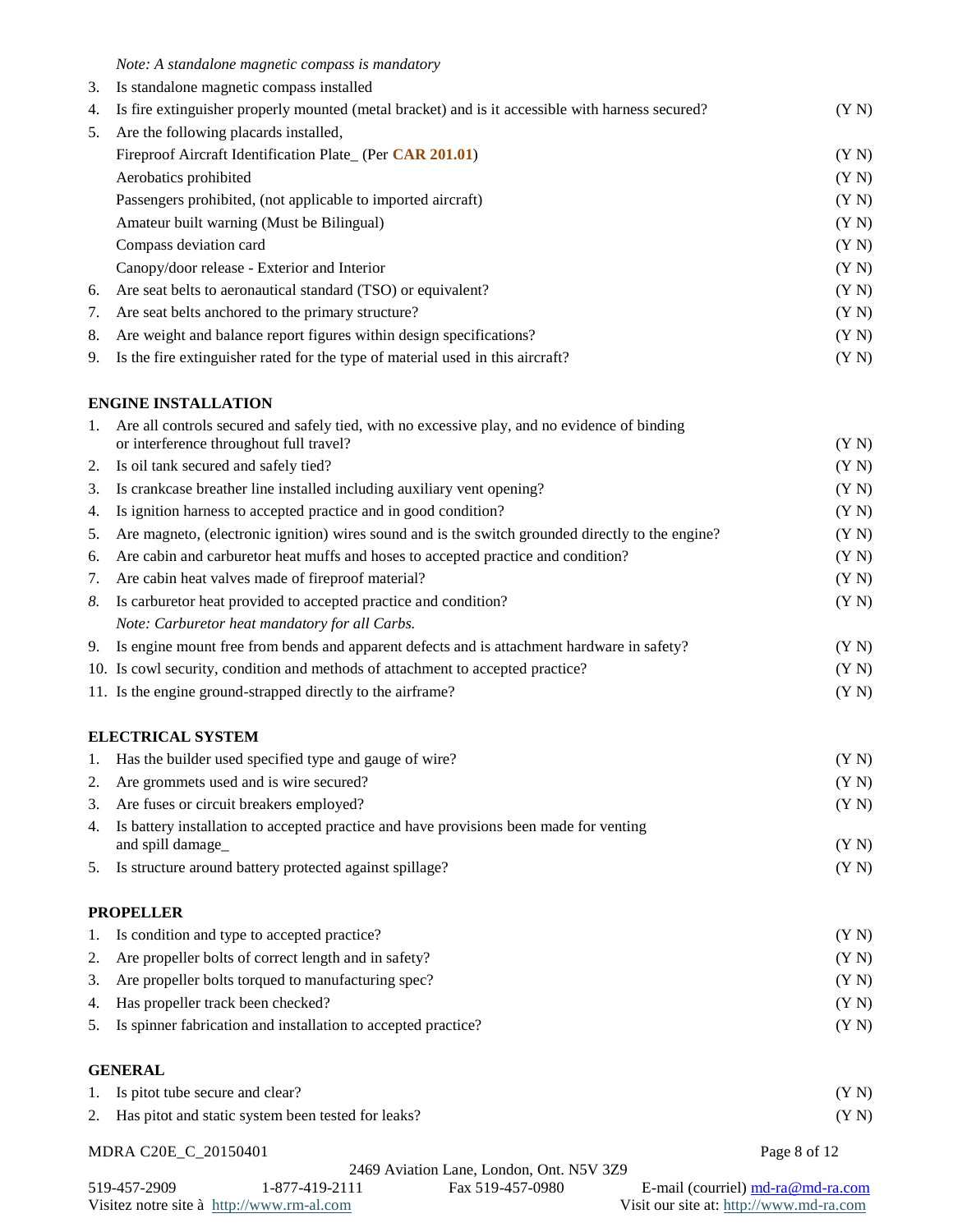|    | 3. Has pitot-static been calibrated?                                                                                           | (YN) |
|----|--------------------------------------------------------------------------------------------------------------------------------|------|
|    | 4. Are sufficient access openings provided for proper servicing and maintenance?                                               | (YN) |
| 5. | Are registration markings properly installed, legal size and of sufficient contrast to<br>background colours? (Ref Std 222.01) | (YN) |
|    | 6. Is an approved first aid kit installed and readily available? <b>CAR 602.60</b> (1) (h)                                     | (YN) |
|    | 7. Is an approved ELT installed? (except Glider, Balloon, Airship or Gyrocopter) CAR 605.38 (1)                                | (YN) |
|    | 8. Has control rigging and function been checked?                                                                              | (YN) |
|    | 9. Have control movements been checked by builder?                                                                             | (YN) |

## **NOTE: Builder supplies these data, inspector records them below.**

| <b>Control</b> | <b>Test conditions</b> |              | <b>Deflection</b> |      |            | <b>Test results</b>                                                            |       |
|----------------|------------------------|--------------|-------------------|------|------------|--------------------------------------------------------------------------------|-------|
| Aileron        | Stick neutral          | <b>Right</b> | <b>Deg</b>        | Left | <b>Deg</b> | Both ailerons perfectly neutral                                                | (Y N) |
|                | Stick full right       | <b>Right</b> | <b>Deg</b>        | Left | Deg        | R aileron, full up, L aileron, full down                                       | (Y N) |
|                | Stick full left        | <b>Right</b> | <b>Deg</b>        | Left | <b>Deg</b> | R aileron, full down, L aileron, full up                                       | (Y N) |
|                |                        |              | <b>Deflection</b> |      |            |                                                                                |       |
| Elevator       | Stick neutral          |              |                   |      | Deg        | Both elevators perfectly neutral                                               | (Y N) |
|                | Stick full forward     |              | <b>Down</b>       |      | <b>Deg</b> | Both elevators full down                                                       | (Y N) |
|                | Stick full aft         |              | Up                |      | <b>Deg</b> | Both elevators full up                                                         | (Y N) |
|                |                        |              | <b>Deflection</b> |      |            |                                                                                |       |
| Rudder         | Pedals neutral         |              |                   |      | <b>Deg</b> | Rudder perfectly neutral                                                       | (Y N) |
|                | R pedal full forward   |              | <b>Right</b>      |      | <b>Deg</b> | Rudder full right                                                              | (Y N) |
|                | L pedal full forward   |              | Left              |      | <b>Deg</b> | Rudder full left                                                               | (Y N) |
|                |                        |              | <b>Deflection</b> |      |            |                                                                                |       |
| Flaps          | Up position            |              |                   |      | <b>Deg</b> | Flaps up and aligned with aileron and<br>flap indicator in up position         | (YN)  |
|                | Down position          |              | <b>Down</b>       |      | <b>Deg</b> | Flaps down and flap indicator in down<br>position                              | (Y N) |
| Spoilers       | Down position          |              |                   |      |            | Spoilers completely recessed in wings                                          | (Y N) |
|                | Up position            |              |                   |      |            | Spoilers fully and equally deployed                                            | (Y N) |
| Trim           |                        |              | <b>Deflection</b> |      |            |                                                                                |       |
| Elevator       | Neutral position       |              |                   |      | Deg        | Trim aligned perfectly with elevator                                           | (Y N) |
|                | Nose up position       |              |                   |      | Deg        | and trim indicator in neutral position<br>Trim full down and trim indicator in | (YN)  |
|                |                        |              |                   |      |            | nose up position                                                               |       |
|                | Nose down position     |              |                   |      | <b>Deg</b> | Trim full up and trim indicator in nose                                        | (Y N) |
|                |                        |              | <b>Deflection</b> |      |            | down position                                                                  |       |
| Rudder         | Neutral position       |              |                   |      | <b>Deg</b> | Trim aligned perfectly with rudder                                             | (Y N) |
|                |                        |              |                   |      |            | and trim indicator in neutral position                                         |       |
|                | Full right position    |              |                   |      | <b>Deg</b> | Trim full right and trim indicator in left<br>position                         | (Y N) |
|                | Full left position     |              |                   |      | <b>Deg</b> | Trim full left and trim indicator in right<br>position                         | (Y N) |
|                |                        |              | <b>Deflection</b> |      |            |                                                                                |       |
| Aileron        | Neutral position       |              |                   |      | <b>Deg</b> | Trim aligned perfectly with aileron and                                        | (Y N) |
|                |                        |              |                   |      | <b>Deg</b> | trim indicator in neutral position                                             |       |
|                | Right wing up          |              |                   |      |            | Trim full down and trim indicator in left<br>position                          | (Y N) |
|                | Right wing down        |              |                   |      | <b>Deg</b> | Trim full up and trim indicator in right                                       | (Y N) |
|                | MDRA C20E_C_20150401   |              |                   |      |            | position<br>Page 9 of 12                                                       |       |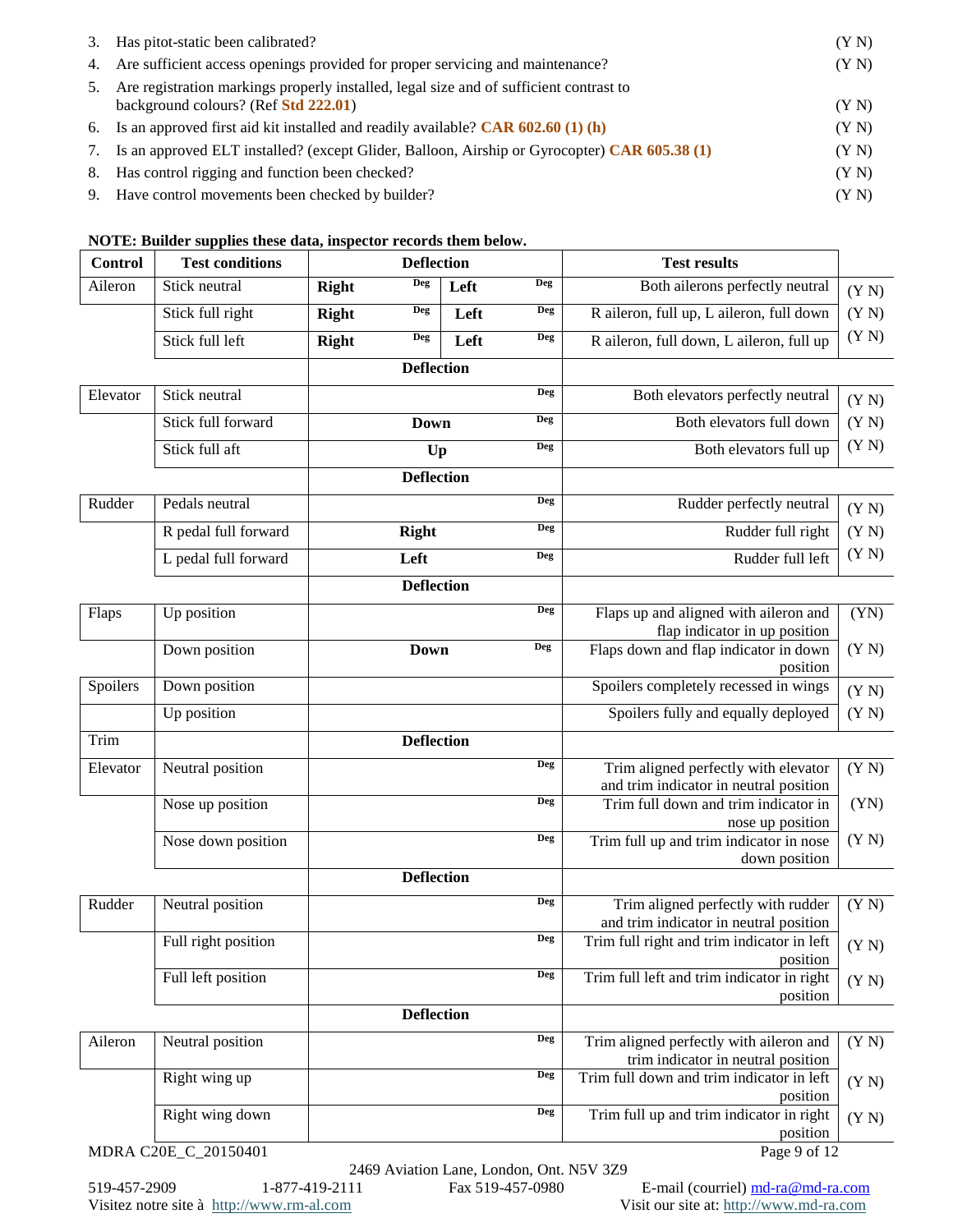| 10. Are all controls and essential equipment easily accessible with harness secured? | (Y N) |
|--------------------------------------------------------------------------------------|-------|
| 11. Is cockpit provided with ventilation?                                            | (YN)  |
| 12. Seat Strength-Are the seats built to designer's specification?                   | (YN)  |

# **FLIGHT AND ENGINE CONTROLS**

| 1. | Are controls placarded for identification and operation?                                       |             | (Y N)         |
|----|------------------------------------------------------------------------------------------------|-------------|---------------|
| 2. | Is operation of all controls smooth throughout their full range?                               |             | (Y N)         |
| 3. | Are all controls protected from jamming by foreign objects?                                    |             | (Y N)         |
| 4. | Is there full throttle control travel to stop on carb or throttle body?                        |             | (Y N)         |
| 5. | No binding or jackknifing of cables during full range of throttle movement.                    |             | (Y N)         |
| 6. | No binding or rough operation of Mixture full rich to full lean_                               |             | (Y N)         |
| 7. | Carburetor heat control-full heat, ensure valve is closed and seated. When moved to full cold, |             |               |
|    | ensure valve is fully seated.                                                                  |             | (Y N)         |
| 8. | All controls operating in proper direction?                                                    |             | (Y N)         |
| 9. | Fuel Injection- test operation of alternate air supply                                         |             | (Y N)         |
|    | 10. Air Filter - Check for proper installation                                                 |             | (Y N)         |
|    | 11. Does Air Box has unsecured hardware in danger of ingestion?                                |             | (Y N)         |
|    | 12. Does Foam Filter has screen to prevent ingestion?                                          |             | (Y N)         |
|    | <b>ENGINE TESTING</b>                                                                          |             |               |
|    | Have builder setup aircraft for an engine run-up.                                              |             |               |
|    | Explain that you will check for the following during run up:                                   |             |               |
| 1. | Hard $\Box$<br>Engine start:                                                                   | Easy $\Box$ |               |
| 2. | Does oil pressure rise immediately?                                                            |             | (Y N)         |
| 3. | Does engine idle smoothly?                                                                     |             | (Y N)         |
|    | Have builder apply power and check the following:                                              |             |               |
| 4. | Are brakes operative and holding the aircraft in position? (Y N)                               |             |               |
| 5. | Are the following readings or operations normal:                                               |             |               |
|    | Oil temp and pressure                                                                          | ❏           |               |
|    | Cyl head temp                                                                                  | $\Box$      |               |
|    | Exhaust Gas temp                                                                               | $\Box$      |               |
|    | Cycling of variable pitch prop                                                                 | ❏           |               |
|    | Engine/prop vibration                                                                          | $\Box$      |               |
|    | Cycle of Carb heat control                                                                     | $\Box$      |               |
|    | Cycle of Mixture control                                                                       | $\Box$      |               |
|    |                                                                                                |             |               |
|    | Right and left magnetos, (electronic ignition) OFF- Normal RPM drop                            |             |               |
|    | Momentary ignition switch OFF- test for no live mag, (electronic ignition)                     | ⊔           |               |
|    | Have engine brought to idle, then shut off.                                                    |             |               |
| 6. | Shut down normal?                                                                              |             | (Y N)         |
| 7. | Are there any oil leaks?                                                                       |             | (Y N)         |
|    | <b>FUEL SYSTEM</b>                                                                             |             |               |
| 1. | Is selector valve within reach of pilot with harness secured and is it placarded?              |             | (Y N)         |
| 2. | Are fuel lines to accepted practice, correctly installed, and secured against vibration?       |             | (Y N)         |
| 3. | Does fuel tank have a finger screen at the outlet?                                             |             | (Y N)         |
| 4. | Are all fuel drains located at lowest point in the system with the aircraft at rest?           |             | (Y N)         |
| 5. | Are fuel drains fitted with positive shut off valves?                                          |             | (Y N)         |
|    | MDRA C20E_C_20150401                                                                           |             | Page 10 of 12 |
|    | 2469 Aviation Lane, London, Ont. N5V 3Z9                                                       |             |               |

| 519-457-2909 | 1-877-419-2111                                     | Fax 519-457-0980 | E-mail (courriel) md-ra@md-ra.com       |
|--------------|----------------------------------------------------|------------------|-----------------------------------------|
|              | Visitez notre site à $\frac{htp}{w}$ www.rm-al.com |                  | Visit our site at: http://www.md-ra.com |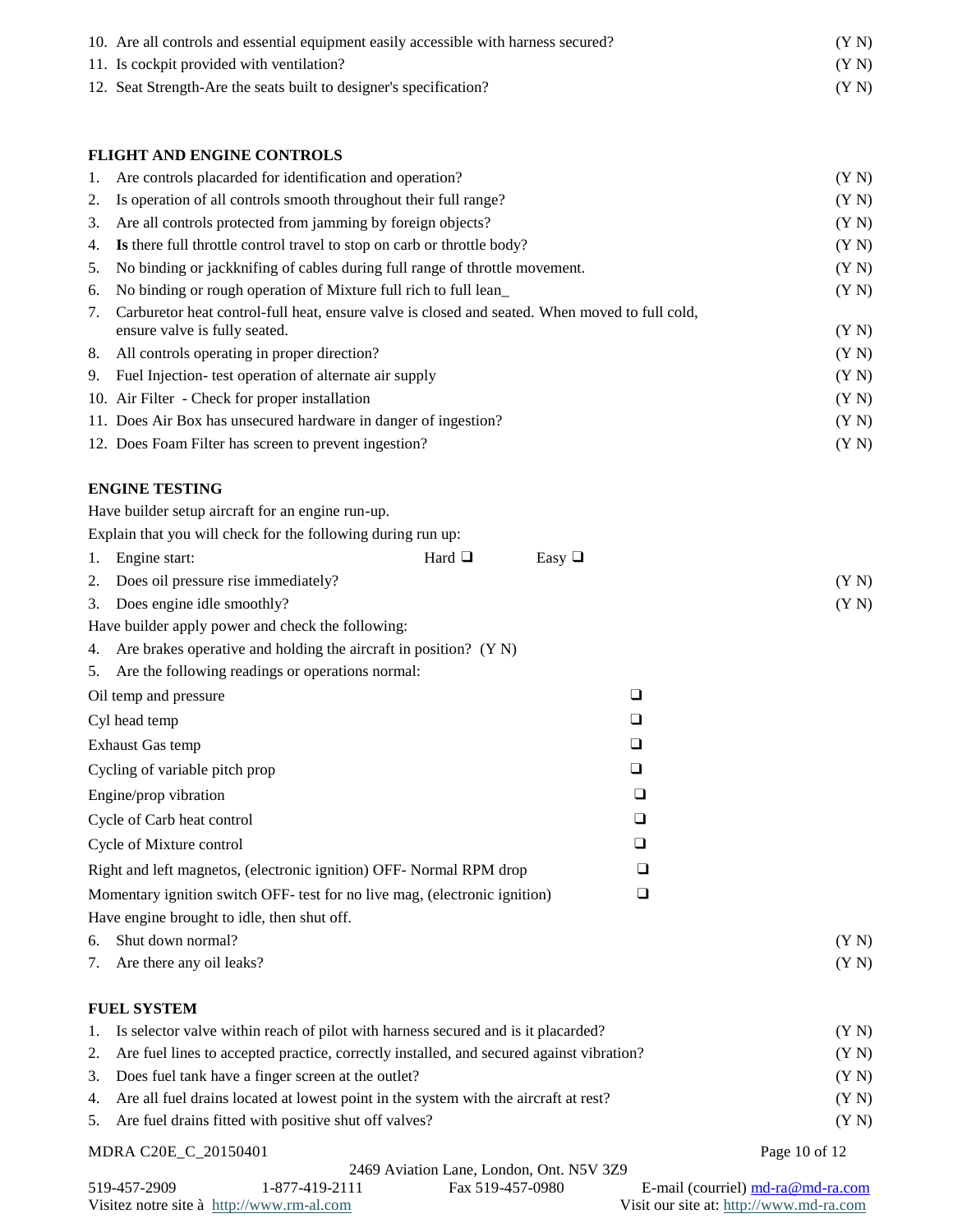| 6. | Are drain overflows clear of all structures?                                               | (Y N)          |
|----|--------------------------------------------------------------------------------------------|----------------|
| 7. | Are the tanks vented?                                                                      | (Y N)          |
| 8. | Is the gascolator properly located and equipped with a suitable drain?                     | (Y N)          |
|    | Note: ensure no points in fuel lines below gascolator.                                     |                |
| 9. | Has fuel flow been checked with minimum fuel and at maximum angle of climb?                |                |
|    | 10. Did Builder record results on MDRA C14- fuel flow report?                              | (Y N)          |
|    | 11. Tank supports?                                                                         | (Y N)          |
|    | 12. Is the tank compartment vented?                                                        | (Y N)<br>(Y N) |
|    |                                                                                            |                |
|    | 13. Is fuel gauge installation and operation correct?                                      | (Y N)          |
|    | 14. Is the fuel system bonded?                                                             | (Y N)          |
|    | 15. Is the fuel tank protected against chafing?                                            | (Y N)          |
|    | <b>WING-TAIL SURFACES</b>                                                                  |                |
| 1. | Is general fabrication to accepted practice?                                               | (Y N)          |
| 2. | Are hinges and brackets sound?                                                             | (Y N)          |
| 3. | Is all hardware safely tied?                                                               | (Y N)          |
| 4. | Are all control surfaces including trim tab free of excessive play?                        | (Y N)          |
| 5. | Are all pulleys properly sized, employed and complete with cable guards?                   | (Y N)          |
| 6. | Are all fairleads correctly employed?<br>(No change of direction over 3 degrees)           | (Y N)          |
| 7. | Do all controls move freely and clearly through their full range of travel?                | (Y N)          |
| 8. | Are all external braces, struts, etc. protected against environmental deterioration        |                |
|    | both internally and externally?                                                            | (Y N)          |
| 9. | Are all strut fittings to accepted practice and are end fittings in safety?                | (Y N)          |
|    | 10. Are struts free from bends and apparent defects?                                       | (Y N)          |
|    | 11. Are wire bracing and end fittings to accepted practice and are end fittings in safety? | (Y N)          |
|    | <b>LANDING GEAR</b>                                                                        |                |
| 1. | Are attachment fittings per drawings?                                                      | (Y N)          |
| 2. | Is all hardware safely tied?                                                               | (Y N)          |
| 3. | Are brake system components and lines or cables installed and safely tied?                 | (Y N)          |
| 4. | Are wheels and brakes in good condition?                                                   | (Y N)          |
| 5. | Are tires sound with good tread?                                                           | (Y N)          |
| 6. | Does retraction system appear adequate for positive control and locking?                   | (Y N)          |
| 7. | Has a retraction test been accomplished?                                                   | (Y N)          |
| 8. | Did the inspector witness the retraction test?                                             | (Y N)          |
| 9. | Emergency release (back up). Is pilot able to operate this control with harness fastened?  | (Y N)          |
|    | For the aircraft on floats                                                                 |                |
|    | 10. Was the installation inspected?                                                        | (Y N)          |
|    | 11. Is the installation per the drawings?                                                  | (Y N)          |
|    | 12. Is there a process to drain water from the floats?                                     | (Y N)          |
|    | 13. Does the weight and balance record reflect the presence of the installed floats?       | (Y N)          |

Visitez notre site à http://www.rm-al.com

519-457-2909 1-877-419-2111 Fax 519-457-0980 E-mail (courriel)  $\frac{md-ra.com}{md-ra.com}$ <br>Visit cur site at:  $\frac{http://www.m-al.com}{mt-ra.com}$